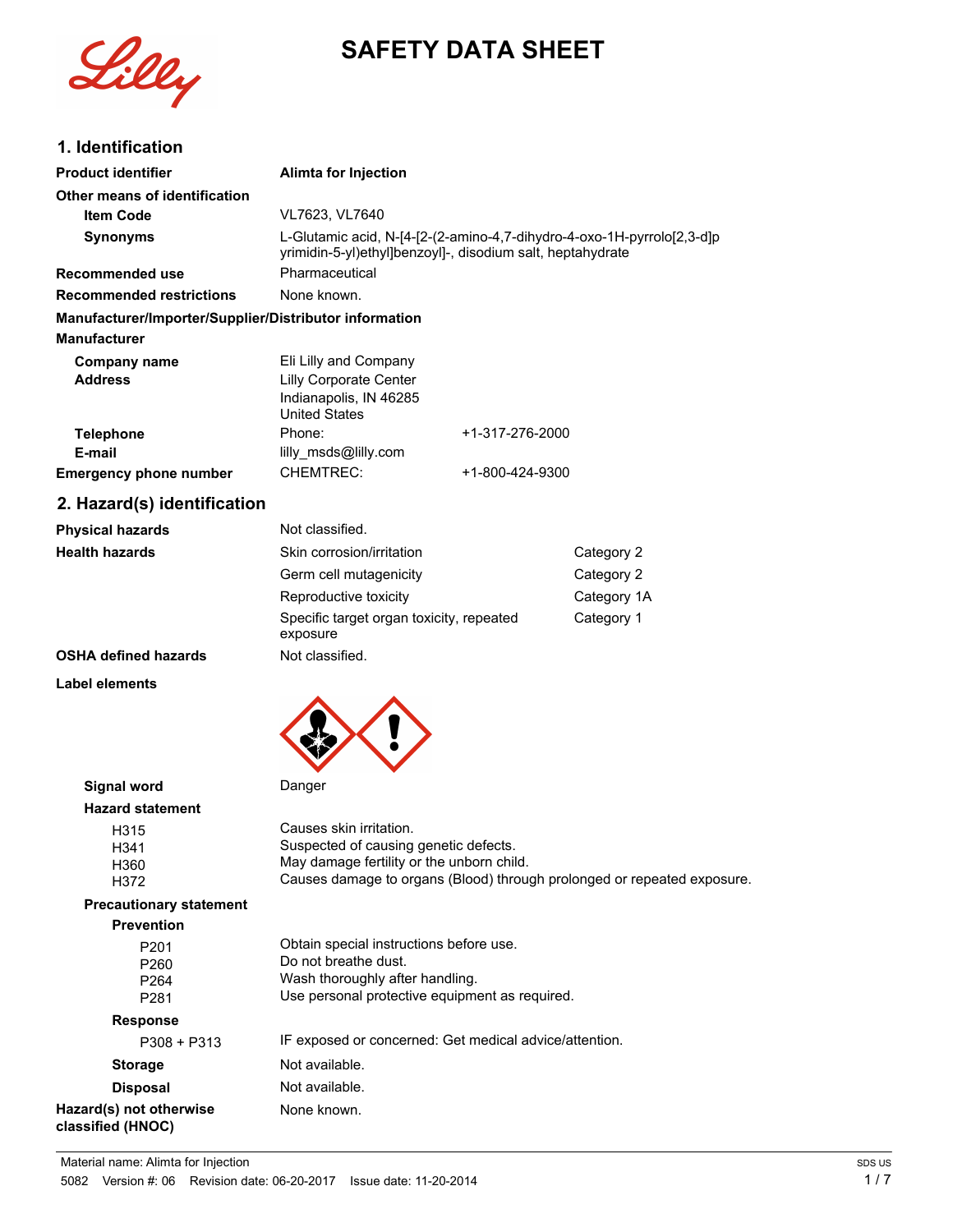### **3. Composition/information on ingredients**

| <b>Mixtures</b>                                                              |                                                                                                                                                                                                                                                                                                                                                                                                                                                                                                                                                                                                                                                 |                   |      |
|------------------------------------------------------------------------------|-------------------------------------------------------------------------------------------------------------------------------------------------------------------------------------------------------------------------------------------------------------------------------------------------------------------------------------------------------------------------------------------------------------------------------------------------------------------------------------------------------------------------------------------------------------------------------------------------------------------------------------------------|-------------------|------|
| <b>Chemical name</b>                                                         | <b>Common name and synonyms</b>                                                                                                                                                                                                                                                                                                                                                                                                                                                                                                                                                                                                                 | <b>CAS number</b> | $\%$ |
| Pemetrexed Disodium<br>Heptahydrate                                          | disodium<br>(2S)-2-[({4-[2-(2-amino-4-oxo-4,7-dihydro-<br>3H-pyrrolo[2,3-d]pyrimidin-5-yl)ethyl]phen<br>yl}carbonyl)amino]pentanedioate hydrate<br>L-Glutamic acid.<br>N-[4-[2-(2-amino-4,7-dihydro-4-oxo-1H-py<br>rrolo[2,3-d]pyrimidin-5-yl)ethyl]benzoyl]-,<br>disodium salt, heptahydrate                                                                                                                                                                                                                                                                                                                                                   | 357166-29-1       | 50   |
| <b>Composition comments</b>                                                  | Remaining components of this product are non-hazardous and/or are present at concentrations<br>below reportable levels.                                                                                                                                                                                                                                                                                                                                                                                                                                                                                                                         |                   |      |
| 4. First-aid measures                                                        |                                                                                                                                                                                                                                                                                                                                                                                                                                                                                                                                                                                                                                                 |                   |      |
| <b>Inhalation</b>                                                            | Remove to fresh air. If breathing stops, provide artificial respiration. Get medical attention<br>immediately.                                                                                                                                                                                                                                                                                                                                                                                                                                                                                                                                  |                   |      |
| <b>Skin contact</b>                                                          | Wash off immediately with plenty of water. Continue to rinse for at least 15 minutes. Immediately<br>take off all contaminated clothing. Get medical attention if irritation develops and persists. Wash<br>contaminated clothing before reuse.                                                                                                                                                                                                                                                                                                                                                                                                 |                   |      |
| Eye contact                                                                  | In case of eye contact, remove contact lens and rinse immediately with plenty of water, also under<br>the eyelids, for at least 15 minutes. Get medical attention.                                                                                                                                                                                                                                                                                                                                                                                                                                                                              |                   |      |
| Ingestion                                                                    | If conscious, give the victim plenty of water to drink. Never give anything by mouth to a victim who<br>is unconscious or is having convulsions. Call a physician immediately.                                                                                                                                                                                                                                                                                                                                                                                                                                                                  |                   |      |
| <b>Most important</b><br>symptoms/effects, acute and<br>delayed              | Causes skin irritation. May cause redness and pain. Decreased fetal weight and viability have<br>been reported in animal studies with pemetrexed disodium. The active ingredient, pemetrexed, is a<br>folic acid antimetabolite, this class of compounds is known to cause developmental effects. Dilute<br>solutions of pemetrexed disodium are not expected to be irritating to the eyes or skin. Effects of<br>overexposure to pemetrexed disodium may include bone marrow suppression resulting in<br>decreased blood cell counts, inflammation of mucous membranes, skin rash, fatigue, fetal effects,<br>and reproductive tissue changes. |                   |      |
| Indication of immediate<br>medical attention and special<br>treatment needed | If overdose occurs, general supportive measures should be instituted as deemed necessary by the<br>treating physician. Management of pemetrexed overdose should include consideration of the use<br>of leucovorin or thymidine rescue.                                                                                                                                                                                                                                                                                                                                                                                                          |                   |      |
| 5. Fire-fighting measures                                                    |                                                                                                                                                                                                                                                                                                                                                                                                                                                                                                                                                                                                                                                 |                   |      |
| Suitable extinguishing media                                                 | Carbon dioxide, dry chemical or water.                                                                                                                                                                                                                                                                                                                                                                                                                                                                                                                                                                                                          |                   |      |
| Unsuitable extinguishing<br>media                                            | None known.                                                                                                                                                                                                                                                                                                                                                                                                                                                                                                                                                                                                                                     |                   |      |
| Specific hazards arising from<br>the chemical                                | Hazardous decomposition products formed under fire conditions.                                                                                                                                                                                                                                                                                                                                                                                                                                                                                                                                                                                  |                   |      |
| Special protective equipment<br>and precautions for firefighters             | Wear self-contained breathing apparatus and protective clothing.                                                                                                                                                                                                                                                                                                                                                                                                                                                                                                                                                                                |                   |      |

### **6. Accidental release measures**

| Personal precautions,<br>protective equipment and<br>emergency procedures | Wear suitable protective clothing, gloves and eye/face protection. See Section 8 of the SDS for<br>Personal Protective Equipment.                                                                                                                                                                                                                                                                                                                                                                                                                                                                                                                                                                                                                                                                                                              |
|---------------------------------------------------------------------------|------------------------------------------------------------------------------------------------------------------------------------------------------------------------------------------------------------------------------------------------------------------------------------------------------------------------------------------------------------------------------------------------------------------------------------------------------------------------------------------------------------------------------------------------------------------------------------------------------------------------------------------------------------------------------------------------------------------------------------------------------------------------------------------------------------------------------------------------|
| Methods and materials for<br>containment and cleaning up                  | Use double pairs of latex disposable gloves which must be disposed of within an hour, goggles,<br>impermeable body covering, and approved HEPA-filtered or supplied-air respirator. If material<br>spills occur in production area, use either wet clean-up methods, ensuring that no airborne dusts<br>or aerosols are formed, or appropriate vacuum cleaners having high efficiency particulate air<br>(HEPA) filters. It is recommended that areas handling final finished product have cytotoxic spill kits<br>available. Spill kits should include impermeable body covering, shoe covers, latex and utility latex<br>gloves, goggles, approved HEPA respirator, disposable dust pan and scoop, absorbent towels,<br>spill control pillows, disposable sponges, sharps container, disposable garbage bag, and a<br>hazardous waste label. |
| <b>Environmental precautions</b>                                          | Avoid discharge into drains, water courses or onto the ground.                                                                                                                                                                                                                                                                                                                                                                                                                                                                                                                                                                                                                                                                                                                                                                                 |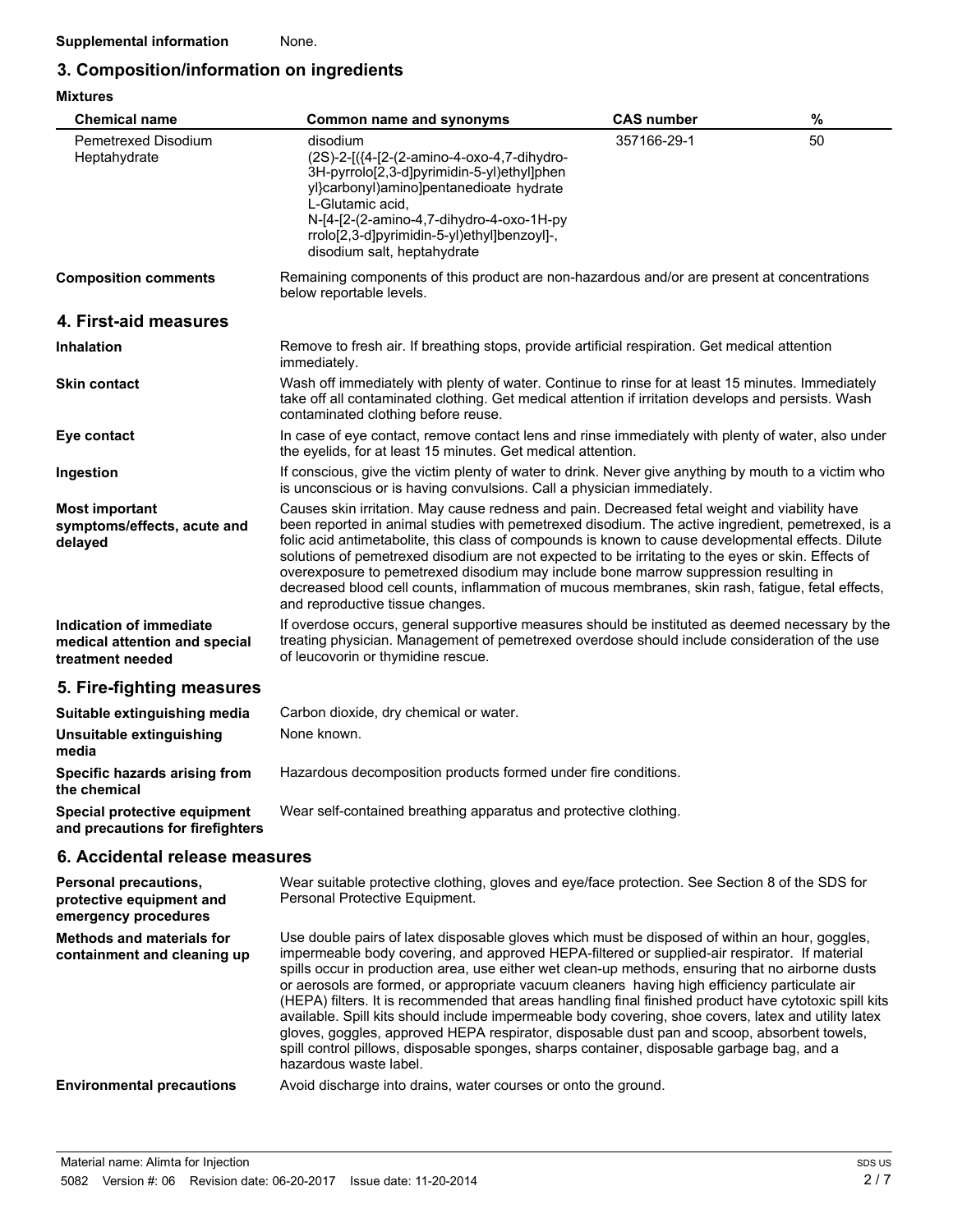### **7. Handling and storage**

**Precautions for safe handling**

Provide adequate ventilation. Avoid contact with eyes, skin, and clothing. Wash hands thoroughly after handling. See Section 8 of the SDS for Personal Protective Equipment.

**Conditions for safe storage, including any incompatibilities** Storage temperature: between 20 and 25 °C (68 to 77 °F). Excursions permitted from 15 to 30 C (59 to 86 F). [see USP]. Premetrexed is not light sensitive. Keep in original container.

#### **8. Exposure controls/personal protection**

#### **Occupational exposure limits**

| Lilly (LEG)<br><b>Components</b>                         | <b>Type</b>                                                                                                                                                                                                                                                                                                                                                                                          | <b>Value</b>   | Form       |
|----------------------------------------------------------|------------------------------------------------------------------------------------------------------------------------------------------------------------------------------------------------------------------------------------------------------------------------------------------------------------------------------------------------------------------------------------------------------|----------------|------------|
| Pemetrexed Disodium<br>Heptahydrate (CAS<br>357166-29-1) | <b>Excursion Limit</b>                                                                                                                                                                                                                                                                                                                                                                               | 3.6 ug/m3      | 30 minutes |
|                                                          | TWA (12hrs)                                                                                                                                                                                                                                                                                                                                                                                          | $0.3$ ug/m $3$ |            |
|                                                          | TWA (8hrs)                                                                                                                                                                                                                                                                                                                                                                                           | $0.3$ ug/m $3$ |            |
| <b>Biological limit values</b>                           | No biological exposure limits noted for the ingredient(s).                                                                                                                                                                                                                                                                                                                                           |                |            |
| <b>Exposure guidelines</b>                               | For appropriate handling precautions in specific laboratory or manufacturing operations,<br>consultation with an occupational health and safety or technical services representative is<br>recommended.                                                                                                                                                                                              |                |            |
|                                                          | In clinical health care settings, follow OSHA Technical Manual, Section VI, Chapter 2 - Controlling<br>Occupational Exposure to Hazardous Drugs. This chapter covers protection of employees during<br>cytotoxic drug preparation, administration, disposal, and the handling of human waste products<br>potentially contaminated with cytotoxic drug substances.                                    |                |            |
|                                                          | GENERAL: For all work environments, wear eye protection and ELIMINATE hand-to-eye contact.<br>Avoid skin contact, wear gloves, and take other appropriate precautions.                                                                                                                                                                                                                               |                |            |
| Appropriate engineering<br>controls                      | Extensive local exhaust, ventilated enclosure (HEPA-filtered balance enclosure, fume hood, or<br>Class II or III vertical flow biosafety cabinet), or enclosed process equipment.                                                                                                                                                                                                                    |                |            |
|                                                          | Individual protection measures, such as personal protective equipment                                                                                                                                                                                                                                                                                                                                |                |            |
| <b>Eye/face protection</b>                               | Wear goggles/face shield.                                                                                                                                                                                                                                                                                                                                                                            |                |            |
| <b>Skin protection</b>                                   |                                                                                                                                                                                                                                                                                                                                                                                                      |                |            |
| <b>Hand protection</b>                                   | Chemical-resistant gloves and impermeable body covering to minimize skin contact.                                                                                                                                                                                                                                                                                                                    |                |            |
| Other                                                    | Chemical-resistant gloves and impermeable body covering to minimize skin contact. If handled in<br>a ventilated enclosure, as in a laboratory setting, respirator and goggles or face shield may not be<br>required. Safety glasses are always required.                                                                                                                                             |                |            |
| <b>Respiratory protection</b>                            | When the exposure guidelines may be exceeded, use an approved HEPA-filtered or supplied-air<br>respirator. Select respirator with appropriate protection factor. Select appropriate respirator for<br>physical characteristics of material. Respirator selection must be based on known or anticipated<br>exposure levels, the hazards of the product and the safe working limits of the respirator. |                |            |
| <b>Thermal hazards</b>                                   | Not available.                                                                                                                                                                                                                                                                                                                                                                                       |                |            |
| <b>General hygiene</b><br>considerations                 | In production settings, airline-supplied, hood-type respirators are preferred. Shower and change<br>clothing if skin contact occurs.                                                                                                                                                                                                                                                                 |                |            |
| 9. Physical and chemical properties                      |                                                                                                                                                                                                                                                                                                                                                                                                      |                |            |
| Annosranco                                               |                                                                                                                                                                                                                                                                                                                                                                                                      |                |            |

| <b>HPPVULAHOV</b>                          |                         |
|--------------------------------------------|-------------------------|
| <b>Physical state</b>                      | Solid.                  |
| <b>Form</b>                                | Solid. (Lyophilized).   |
| Color                                      | White.                  |
| Odor                                       | <b>Odorless</b>         |
| Odor threshold                             | No data available.      |
| рH                                         | No data available.      |
| Melting point/freezing point               | No data available.      |
| Initial boiling point and boiling<br>range | No data available.      |
| <b>Flash point</b>                         | Not applicable.         |
| <b>Evaporation rate</b>                    | No data available.      |
| Flammability (solid, gas)                  | No test data available. |

Material name: Alimta for Injection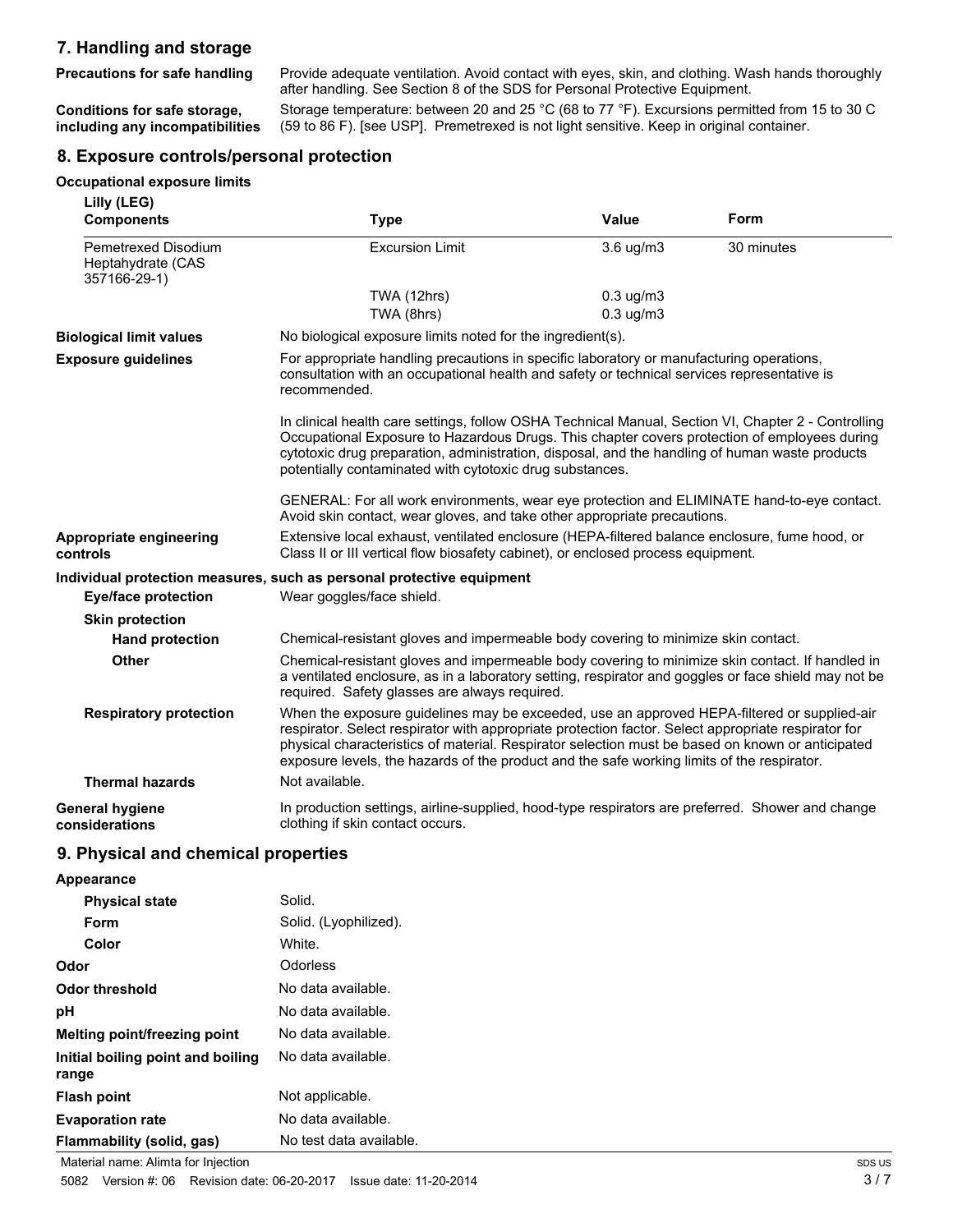#### **Upper/lower flammability or explosive limits**

| <b>Flammability limit - lower</b><br>$(\% )$      | No data available.                                                    |
|---------------------------------------------------|-----------------------------------------------------------------------|
| <b>Flammability limit - upper</b><br>(%)          | No data available.                                                    |
| Explosive limit - lower (%)                       | No data available.                                                    |
| Explosive limit - upper (%)                       | No data available.                                                    |
| Vapor pressure                                    | No data available.                                                    |
| Vapor density                                     | No data available.                                                    |
| <b>Relative density</b>                           | No data available.                                                    |
| Solubility(ies)                                   |                                                                       |
| Solubility (water)                                | 89.4 g/l, (pH 9), (as free acid)<br>101.5 g/l, (pH 7), (as free acid) |
| <b>Partition coefficient</b><br>(n-octanol/water) | < 1.000                                                               |
| <b>Auto-ignition temperature</b>                  | No data available.                                                    |
| <b>Decomposition temperature</b>                  | No data available.                                                    |
| <b>Viscosity</b>                                  | Not applicable.                                                       |
| <b>Other information</b>                          |                                                                       |
| <b>Density</b>                                    | No data available.                                                    |
| <b>Explosive properties</b>                       | Not explosive                                                         |
| <b>Oxidizing properties</b>                       | The substance or mixture is not classified as oxidizing.              |
| <b>Percent volatile</b>                           | No data available.                                                    |
| <b>VOC</b>                                        | No data available.                                                    |
|                                                   |                                                                       |

# **10. Stability and reactivity**

| <b>Reactivity</b>                            | Not water reactive.                                            |
|----------------------------------------------|----------------------------------------------------------------|
| <b>Chemical stability</b>                    | Material is stable under normal conditions.                    |
| <b>Possibility of hazardous</b><br>reactions | Hazardous polymerization does not occur.                       |
| <b>Conditions to avoid</b>                   | None known.                                                    |
| Incompatible materials                       | Strong oxidizing agents.                                       |
| <b>Hazardous decomposition</b><br>products   | Hazardous decomposition products formed under fire conditions. |

## **11. Toxicological information**

#### **Information on toxicological effects**

| <b>Components</b>                                  | <b>Species</b>                                                                                                            | <b>Test Results</b>                                            |
|----------------------------------------------------|---------------------------------------------------------------------------------------------------------------------------|----------------------------------------------------------------|
| Pemetrexed Disodium Heptahydrate (CAS 357166-29-1) |                                                                                                                           |                                                                |
| Acute                                              |                                                                                                                           |                                                                |
| <b>Dermal</b>                                      |                                                                                                                           |                                                                |
| LD                                                 | Rabbit                                                                                                                    | > 1000 mg/kg                                                   |
| Oral                                               |                                                                                                                           |                                                                |
| LD                                                 | Rat                                                                                                                       | > 500 mg/kg, (as free base)                                    |
| <b>Other</b>                                       |                                                                                                                           |                                                                |
| LD50                                               | Rat                                                                                                                       | > 1574 mg/kg, Intravenous (female),<br>Convulsions. Mortality. |
|                                                    |                                                                                                                           | 1332 mg/kg, Intravenous (male),<br>Convulsions.                |
| <b>Skin corrosion/irritation</b>                   | Rabbit: Irritating to skin.                                                                                               |                                                                |
| Serious eye damage/eye<br>irritation               | Rabbit: Mild eye irritation. (cleared within 7 days)<br>Based on available data, the classification criteria are not met. |                                                                |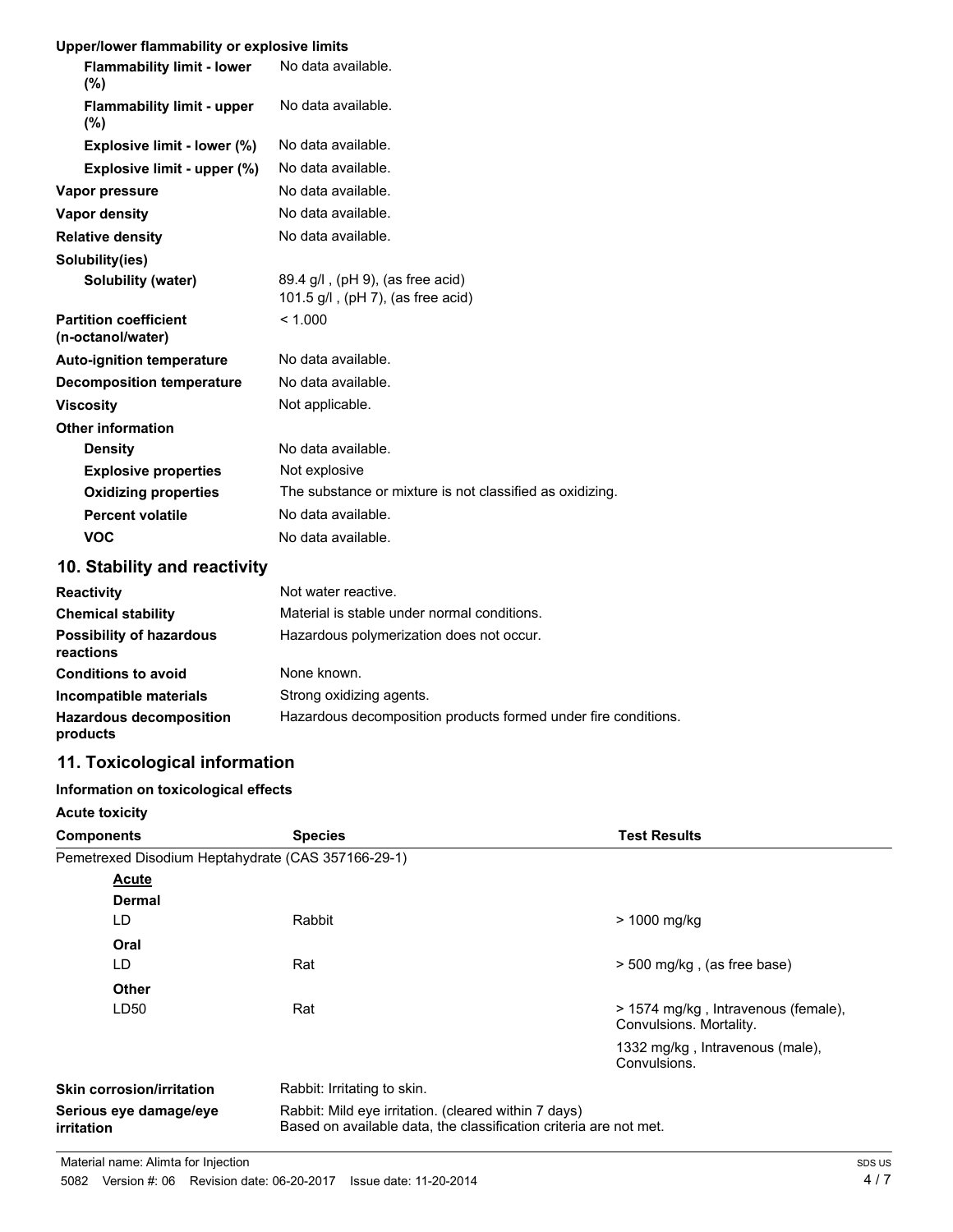| Respiratory or skin sensitization                      |                                                                                                                                                                                                                                                                                                                                                                                         |
|--------------------------------------------------------|-----------------------------------------------------------------------------------------------------------------------------------------------------------------------------------------------------------------------------------------------------------------------------------------------------------------------------------------------------------------------------------------|
| <b>Respiratory sensitization</b>                       | Due to lack of data the classification is not possible.                                                                                                                                                                                                                                                                                                                                 |
| <b>Skin sensitization</b>                              | No test data available. Skin rash has been reported in patients not pretreated with a cortiosteroid<br>(dexamethasone).<br>Based on available data, the classification criteria are not met.                                                                                                                                                                                            |
| Germ cell mutagenicity                                 | Clastogenic in the in vivo micronucleus assay in the mouse. Results in genetic toxicity assays (in<br>vitro): Negative                                                                                                                                                                                                                                                                  |
| Carcinogenicity                                        | Not listed by IARC, NTP, ACGIH or OSHA.<br>Due to lack of data the classification is not possible.                                                                                                                                                                                                                                                                                      |
| IARC Monographs. Overall Evaluation of Carcinogenicity |                                                                                                                                                                                                                                                                                                                                                                                         |
| Not listed.                                            |                                                                                                                                                                                                                                                                                                                                                                                         |
|                                                        | OSHA Specifically Regulated Substances (29 CFR 1910.1001-1050)                                                                                                                                                                                                                                                                                                                          |
| Not regulated.                                         |                                                                                                                                                                                                                                                                                                                                                                                         |
|                                                        | US. National Toxicology Program (NTP) Report on Carcinogens                                                                                                                                                                                                                                                                                                                             |
| Not listed.                                            |                                                                                                                                                                                                                                                                                                                                                                                         |
| <b>Reproductive toxicity</b>                           | Administration to pregnant mice resulted in decreased fetal weight, incomplete ossification of<br>some skeletal structures, and cleft palate. Male reproductive toxicity characterized by reduced<br>fertility, hypospermia, and testicular atrophy was observed when given to male mice.                                                                                               |
| Specific target organ toxicity -<br>single exposure    | Due to lack of data the classification is not possible.                                                                                                                                                                                                                                                                                                                                 |
| Specific target organ toxicity -<br>repeated exposure  | Causes damage to organs (Blood) through prolonged or repeated exposure. Decreased testes<br>weights with decreased sperm production and decreased red blood cells were reported in mice<br>with intraperitoneal exposure for 6 weeks. Intravenous exposure in dogs for up to 6 months<br>resulted in mortality, decreased white blood cell counts, mild anemia, and intestinal lesions. |
| <b>Aspiration hazard</b>                               | Not applicable.                                                                                                                                                                                                                                                                                                                                                                         |
| <b>Further information</b>                             | Patients are instructed to take folic acid and vitamin B12 to reduce treatment related toxicity.                                                                                                                                                                                                                                                                                        |

# **12. Ecological information**

| <b>Ecotoxicity</b>                                 |                   | Harmful to aquatic life.                   |                                                                                |  |
|----------------------------------------------------|-------------------|--------------------------------------------|--------------------------------------------------------------------------------|--|
| <b>Components</b>                                  |                   | <b>Species</b>                             | <b>Test Results</b>                                                            |  |
| Pemetrexed Disodium Heptahydrate (CAS 357166-29-1) |                   |                                            |                                                                                |  |
|                                                    | <b>EC50</b>       | Respiration inhibition of activated sludge | > 1000 mg/l, 3 h (highest concentration<br>tested) (as free acid) (OECD 209)   |  |
|                                                    | <b>LOEC</b>       | Midge (Chironomous riparius)               | > 100 mg/kg, 28 d (highest)<br>concentration tested) (free acid) (OECD<br>218) |  |
|                                                    | <b>NOEC</b>       | Midge (Chironomus riparius)                | 100 mg/kg, 28 d (highest concentration<br>tested) (free acid) (OECD 218)       |  |
| <b>Aquatic</b>                                     |                   |                                            |                                                                                |  |
| Algae                                              | EbC <sub>50</sub> | Algae (Pseudokirchneriella subcapitata)    | 17 mg/l, 72 h (as free acid) (OECD 201)                                        |  |
|                                                    | ErC <sub>50</sub> | Algae (Pseudokirchneriella subcapitata)    | 63 mg/l, 72 h (as free acid) (OECD 201)                                        |  |
|                                                    | <b>LOEC</b>       | Algae (Pseudokirchneriella subcapitata)    | 27 mg/l (growth rate) (as free acid)<br>(OECD 201)                             |  |
|                                                    |                   |                                            | 11 mg/l (yield) (as free acid) (OECD<br>201)                                   |  |
|                                                    | <b>NOEC</b>       | Algae (Pseudokirchneriella subcapitata)    | 11 mg/l (growth rate) (as free acid)<br>(OECD 201)                             |  |
|                                                    |                   |                                            | 4 mg/l (yield) (as free acid) (OECD 201)                                       |  |
| Crustacea                                          | <b>EC50</b>       | Daphnia magna                              | 462 mg/l, 48 h (as free acid) (OECD<br>202)                                    |  |
|                                                    | <b>LOEC</b>       | Daphnia magna                              | 2.1 mg/l, 21 d (reproduction) (as free<br>acid) (OECD 211)                     |  |
|                                                    | <b>NOEC</b>       | Daphnia magna                              | 1.2 mg/l, 21 d (reproduction) (as free<br>acid) (OECD 211)                     |  |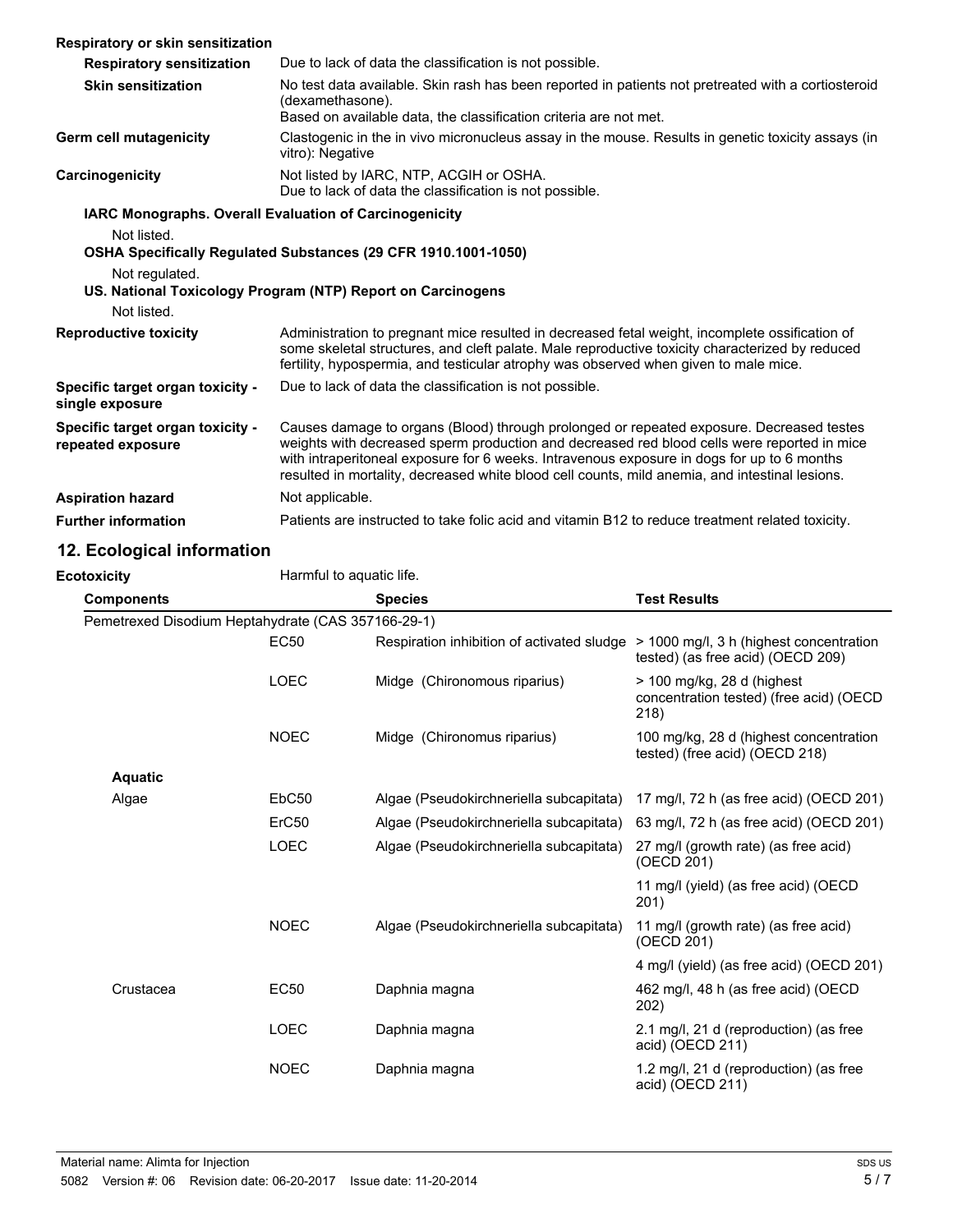| <b>Components</b>                                                                     |                                                                                                                                                                                                                                                                                                                                                                                                           | <b>Species</b>                                                                                                                                                                                                                                                                                                                                                                                         | <b>Test Results</b>                                                                                    |
|---------------------------------------------------------------------------------------|-----------------------------------------------------------------------------------------------------------------------------------------------------------------------------------------------------------------------------------------------------------------------------------------------------------------------------------------------------------------------------------------------------------|--------------------------------------------------------------------------------------------------------------------------------------------------------------------------------------------------------------------------------------------------------------------------------------------------------------------------------------------------------------------------------------------------------|--------------------------------------------------------------------------------------------------------|
| Fish                                                                                  | <b>LC50</b>                                                                                                                                                                                                                                                                                                                                                                                               | Rainbow trout.donaldson trout<br>(Oncorhynchus mykiss)                                                                                                                                                                                                                                                                                                                                                 | > 1099.6 mg/l, 96 h (highest<br>concentration tested) (as free acid)<br>(OECD 203)                     |
|                                                                                       | <b>LOEC</b>                                                                                                                                                                                                                                                                                                                                                                                               | Fathead Minnow (Pimephales promelas)                                                                                                                                                                                                                                                                                                                                                                   | > 13 mg/l (embryo + 28 days post hatch)<br>(highest concentration tested) (as free<br>acid) (OECD 210) |
|                                                                                       | <b>NOEC</b>                                                                                                                                                                                                                                                                                                                                                                                               | Fathead Minnow (Pimephales promelas) 13 mg/l (embryo + 28 days post hatch)                                                                                                                                                                                                                                                                                                                             | (highest concentration tested) (as free<br>acid) (OECD 210)                                            |
| <b>Persistence and degradability</b>                                                  | Stable in water: less than 10% hydrolysis in pH 4, 7, 9 buffers at 50C (OECD 105)<br>Not ready biodegradable: only 20% of theoretical released as CO2 over 29 days (OECD 301)<br>Degradable in sewage sludge: DT50 < 1 day; numerous degradation peaks observed (OECD 302)<br>Degradable in water-sediment systems: DT50 < 0.5 days, major degradation products degraded<br>over 100 day study (OECD 308) |                                                                                                                                                                                                                                                                                                                                                                                                        |                                                                                                        |
| <b>Bioaccumulative potential</b>                                                      |                                                                                                                                                                                                                                                                                                                                                                                                           | No data available on bioaccumulation. Potential to bioaccumulate is low.                                                                                                                                                                                                                                                                                                                               |                                                                                                        |
| Partition coefficient n-octanol / water (log Kow)<br>Pemetrexed Disodium Heptahydrate |                                                                                                                                                                                                                                                                                                                                                                                                           | < 1 (HPLC) (estimation) (OECD 117)                                                                                                                                                                                                                                                                                                                                                                     |                                                                                                        |
| Mobility in soil                                                                      | No data available.                                                                                                                                                                                                                                                                                                                                                                                        |                                                                                                                                                                                                                                                                                                                                                                                                        |                                                                                                        |
| Other adverse effects                                                                 | Not available.                                                                                                                                                                                                                                                                                                                                                                                            |                                                                                                                                                                                                                                                                                                                                                                                                        |                                                                                                        |
| 13. Disposal considerations                                                           |                                                                                                                                                                                                                                                                                                                                                                                                           |                                                                                                                                                                                                                                                                                                                                                                                                        |                                                                                                        |
| <b>Disposal instructions</b>                                                          | disposal.                                                                                                                                                                                                                                                                                                                                                                                                 | To avoid accidental exposure due to waste handling, place waste residue in a segregated, sealed<br>plastic container. Used syringes, needles, and sharps should not be crushed, clipped, or<br>recapped, but placed directly into an approved sharps container. Dispose of any cleanup materials<br>and waste residue according to all applicable laws and regulations, e.g., secure chemical landfill |                                                                                                        |
| Waste from residues / unused<br>products                                              | Not available.                                                                                                                                                                                                                                                                                                                                                                                            |                                                                                                                                                                                                                                                                                                                                                                                                        |                                                                                                        |
| <b>Contaminated packaging</b>                                                         | Not available.                                                                                                                                                                                                                                                                                                                                                                                            |                                                                                                                                                                                                                                                                                                                                                                                                        |                                                                                                        |
| 14. Transport information                                                             |                                                                                                                                                                                                                                                                                                                                                                                                           |                                                                                                                                                                                                                                                                                                                                                                                                        |                                                                                                        |
| DOT                                                                                   |                                                                                                                                                                                                                                                                                                                                                                                                           |                                                                                                                                                                                                                                                                                                                                                                                                        |                                                                                                        |
| Not regulated as dangerous goods.                                                     |                                                                                                                                                                                                                                                                                                                                                                                                           |                                                                                                                                                                                                                                                                                                                                                                                                        |                                                                                                        |
| <b>ATAI</b>                                                                           |                                                                                                                                                                                                                                                                                                                                                                                                           |                                                                                                                                                                                                                                                                                                                                                                                                        |                                                                                                        |
| Not regulated as dangerous goods.                                                     |                                                                                                                                                                                                                                                                                                                                                                                                           |                                                                                                                                                                                                                                                                                                                                                                                                        |                                                                                                        |
| <b>IMDG</b><br>Not regulated as dangerous goods.                                      |                                                                                                                                                                                                                                                                                                                                                                                                           |                                                                                                                                                                                                                                                                                                                                                                                                        |                                                                                                        |
| Transport in bulk according to<br>Annex II of MARPOL 73/78 and<br>the IBC Code        | Not applicable.                                                                                                                                                                                                                                                                                                                                                                                           |                                                                                                                                                                                                                                                                                                                                                                                                        |                                                                                                        |
| 15. Regulatory information                                                            |                                                                                                                                                                                                                                                                                                                                                                                                           |                                                                                                                                                                                                                                                                                                                                                                                                        |                                                                                                        |
| US federal regulations                                                                |                                                                                                                                                                                                                                                                                                                                                                                                           | This product is a "Hazardous Chemical" as defined by the OSHA Hazard Communication<br>Standard, 29 CFR 1910.1200.<br>One or more components are not listed on TSCA.                                                                                                                                                                                                                                    |                                                                                                        |
|                                                                                       |                                                                                                                                                                                                                                                                                                                                                                                                           | CERCLA/SARA Hazardous Substances - Not applicable.                                                                                                                                                                                                                                                                                                                                                     |                                                                                                        |
| TSCA Section 12(b) Export Notification (40 CFR 707, Subpt. D)                         |                                                                                                                                                                                                                                                                                                                                                                                                           |                                                                                                                                                                                                                                                                                                                                                                                                        |                                                                                                        |
| Not regulated.<br><b>CERCLA Hazardous Substance List (40 CFR 302.4)</b>               |                                                                                                                                                                                                                                                                                                                                                                                                           |                                                                                                                                                                                                                                                                                                                                                                                                        |                                                                                                        |
| Not listed.<br><b>SARA 304 Emergency release notification</b>                         |                                                                                                                                                                                                                                                                                                                                                                                                           |                                                                                                                                                                                                                                                                                                                                                                                                        |                                                                                                        |
| Not regulated.                                                                        |                                                                                                                                                                                                                                                                                                                                                                                                           |                                                                                                                                                                                                                                                                                                                                                                                                        |                                                                                                        |

**OSHA Specifically Regulated Substances (29 CFR 1910.1001-1050)**

Not regulated.